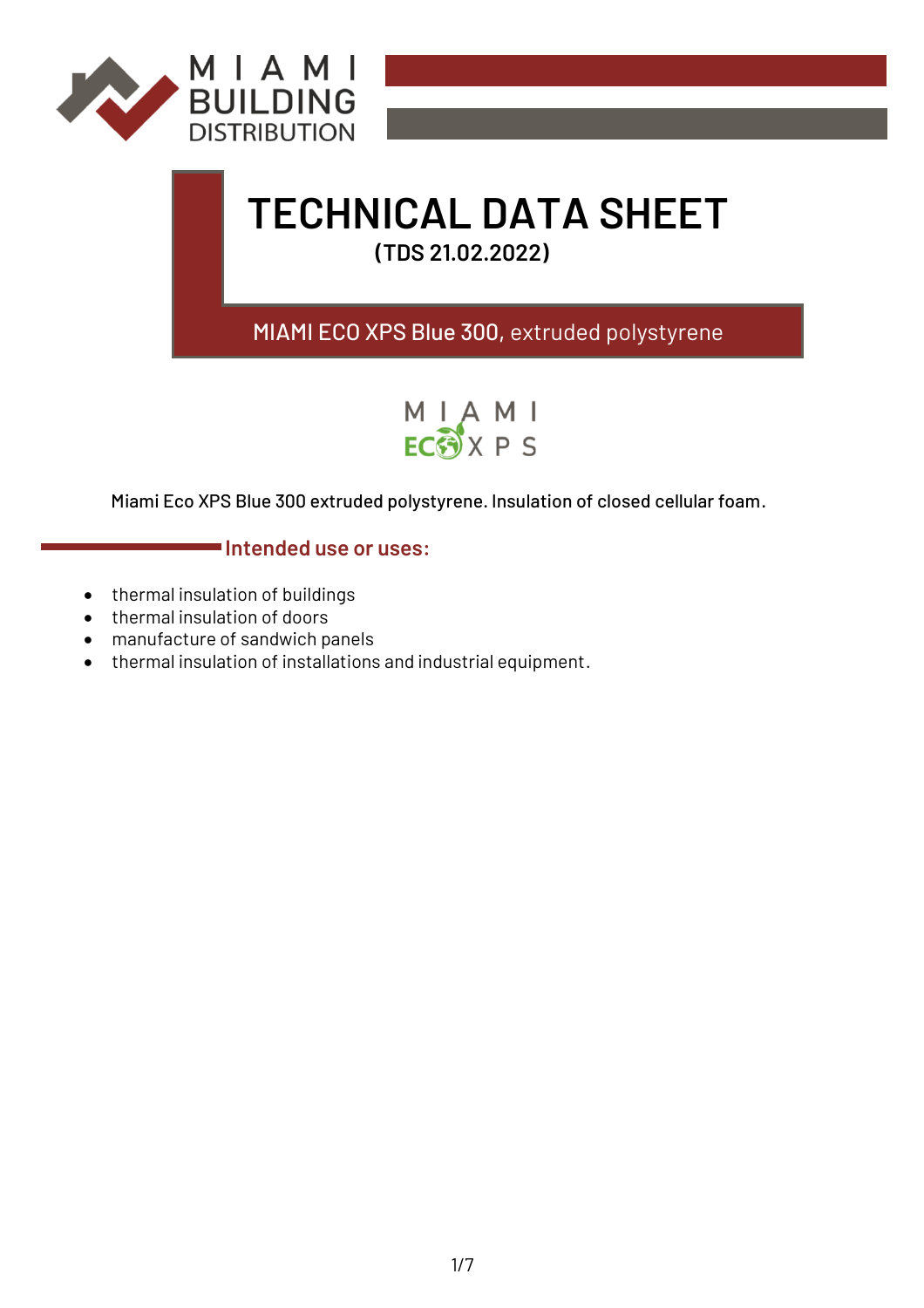

## **General information:**

**The Miami Eco XPS Blue 300 panels** are a trademark for the thermo-insulating extruded polystyrene foam panels produced for Miami Building Distribution Sp. z o.o. with the latest environment–friendly technology. The Miami Eco XPS Blue 300 extruded polystyrene insulating panels are according to the European regulations regarding the emission of substances that affect the ozone layer, they do not contain CFC–HCFC compounds and do not contribute to global warming.

## **Conformity:**

**The Miami Eco XPS Blue 300 panels** (extruded polystyrene insulating panels) have been tested according to the EN 13164:2012+A1:2015 standard (system 3) and tests have shown that the performances are according to the reference. The CE conformity marking is applied by the producer on the label of the collective wrapping of the extruded polystyrene panels and on the accompanying documents.

### **Process:**

**The production of the Miami Eco XPS Blue 300 panels** is based on the physical expansion of the melted plastic material in the extruder, where the temperature, pressure, melted material and the quantities of blowing agents are controlled continuously.

# **Product advantages:**

The closed cellular structure of the panels produced using this technology and the additives mixed with the polystyrene determine superior, long-lasting technical characteristics:

- superior mechanical resistance
- reduced thermal conductivity
- homogenous density
- high resistance to moisture
- resistance to vapor diffusion
- elasticity resistance to freeze-meltdown cycles
- lack of capillarity
- small specific weight (ease of handling)
- ease of cutting with usual tools
- clean, odor-free non-irritating for the skin
- increased resistance to fire.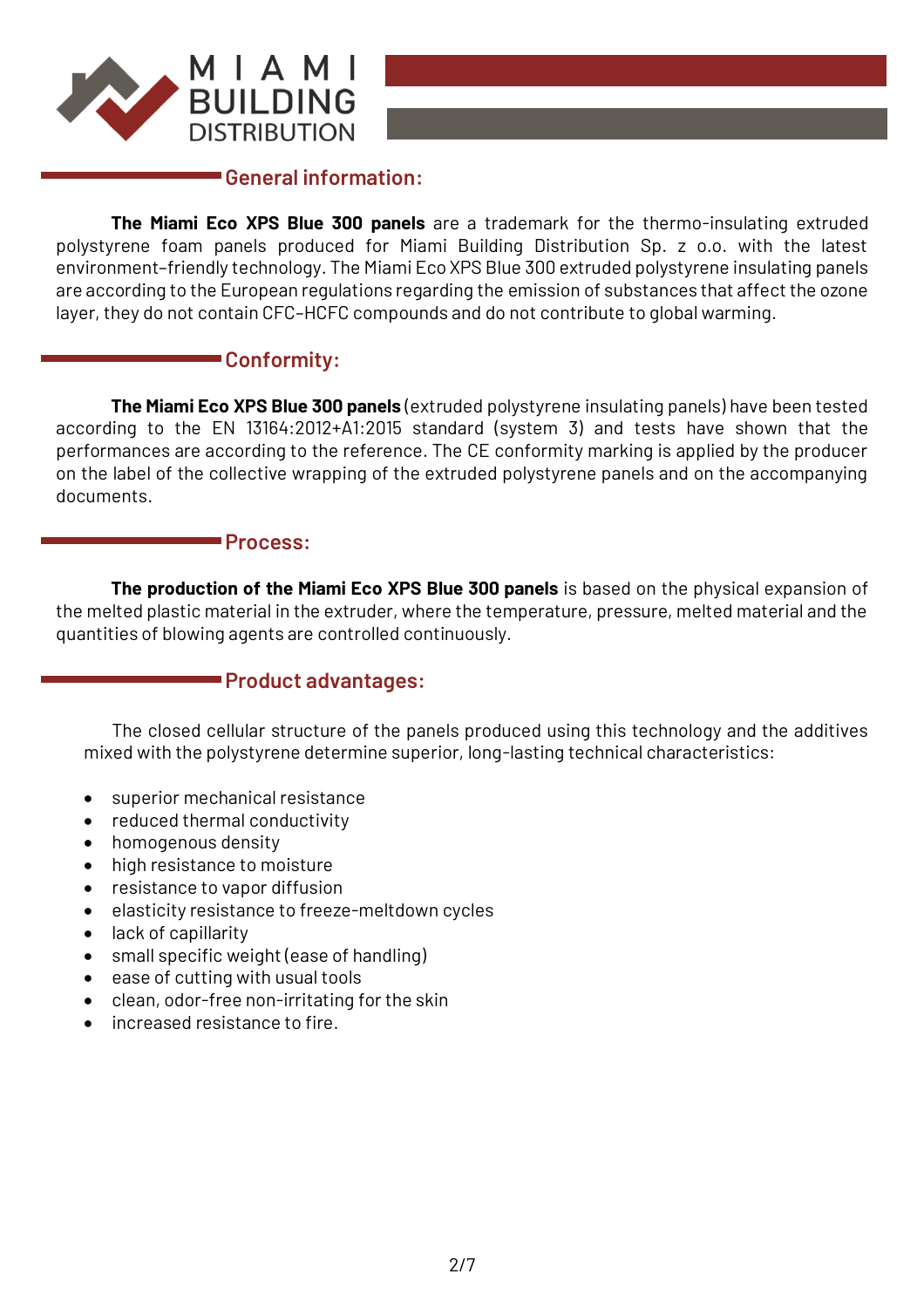

# **Specifications:**

*Table 1. Classification of Miami Eco XPS Blue 300 boards - depending on surface treatment*

| <b>MIAMI ECO XPS</b><br><b>Blue 300</b> | Grooves: for braking (narrow) and for additional<br>adherence (wide)<br>Thickness 20 - 240 mm* |  |
|-----------------------------------------|------------------------------------------------------------------------------------------------|--|
| <b>MIAMI ECO XPS</b><br><b>Blue 300</b> | Smooth or wafer surface<br>Thickness $20 - 240$ mm <sup>*</sup>                                |  |

\* including the possibility of using thermobonding

*Table 2. Classification of Miami Eco XPS Blue 300 boards - depending on the edge type*

| <b>MIAMI ECO XPS Blue 300</b> | Straight Edge<br>Thickness $20 - 240$ mm <sup>*</sup> |  |
|-------------------------------|-------------------------------------------------------|--|
| 2   MIAMI ECO XPS Blue 300    | Step cut edge<br>Thickness 30 - $240$ mm <sup>*</sup> |  |

\* including the possibility of using thermobonding

|  |  |  | Table 3. Technical characteristics |
|--|--|--|------------------------------------|
|--|--|--|------------------------------------|

|                                                                                                |                           | <b>Performance - declared level</b> |                |    |       |               |  |
|------------------------------------------------------------------------------------------------|---------------------------|-------------------------------------|----------------|----|-------|---------------|--|
| <b>Essential characteristics</b>                                                               | <b>Standard</b>           |                                     | Thickness [mm] |    |       |               |  |
|                                                                                                |                           | 20                                  | 30             | 40 | 50    | $60 -$<br>240 |  |
| Heat conductivity at $10^{\circ}C(\lambda_{10})$ [W/m*K]                                       | EN 13164                  |                                     |                |    |       |               |  |
| Thermal conductivity,<br>not more than[W/m*K]                                                  | EN12667                   |                                     | 0,033          |    | 0,034 |               |  |
| Compressive strength at 10% deformation,<br>not less than [MPa]                                | <b>EN 826</b><br>EN 13164 | 0,33<br>0,34                        |                |    |       |               |  |
| <b>Bending strength,</b><br>not less than [MPa]                                                | EN 1607                   | 0,25                                |                |    |       |               |  |
| Long-term water absorption by total immersion<br>$-W_{\text{lo}}$ volume,<br>not more than [%] | EN 12088                  | 0,9                                 |                |    |       |               |  |
| Water absorption by long-term immersion -<br>$W_{it}$ weight, not more than [kg/m2]            | EN 12087<br>EN 13164      | 0,4                                 |                |    |       |               |  |
| Siła wyginania [MPa]                                                                           | EN 12089                  | 0,25<br>0,2<br>> 0.3                |                |    |       |               |  |
| Modulus of elasticity [MPa]                                                                    | EM 826<br>EN 13164        | 15<br>18                            |                |    |       |               |  |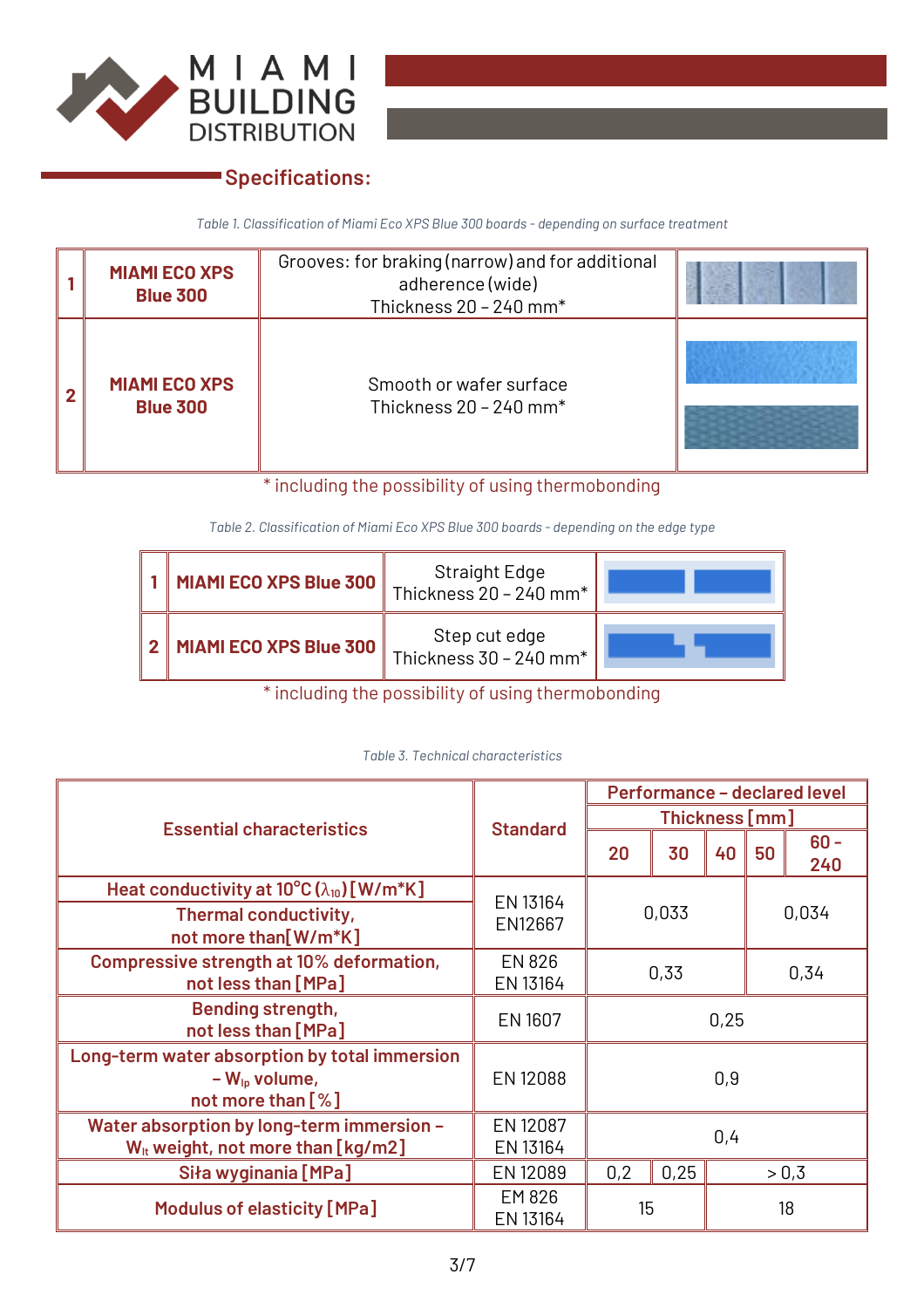

| Water vapor permeability $(\mu)$ ,<br>nie więcej niż [mg/(m*h*Pa)]                                                                                   | EN 12086<br>EN ISO<br>10456 | 0,008    | 0,007           | 0,008 |
|------------------------------------------------------------------------------------------------------------------------------------------------------|-----------------------------|----------|-----------------|-------|
| <b>Capillarity</b>                                                                                                                                   |                             |          | $\Omega$        |       |
| Linear thermal expansion coefficent, not more<br>than [mm/mK]                                                                                        | EN 14581                    |          | 0,07            |       |
| <b>Reaction to fire, RTF class</b>                                                                                                                   | EN 13501                    |          | E               |       |
| Working temperature [°C]                                                                                                                             | EN 14306<br>EN 14706        |          | From -50 to +75 |       |
| Time to work efficently, years                                                                                                                       |                             |          | 25              |       |
| <b>Durability with freezing/defrosting</b><br>as a resistance to freezing/defrosting after<br>water absorption by long-term<br>immersion, FTCI1[%]   | EN 12091                    | $\leq 1$ |                 |       |
| Durability with freezing/defrosting as a<br>resistance to freezing/defrosting after<br>water absorption by long-term diffusion,<br><b>FTCD1[%]</b>   | EN 12091                    | $\leq 1$ |                 |       |
| Long-term thickness reduction (as<br>dimensional stability in specified<br>temperature conditions 70°C and relative<br>humidity 90%), DS (70/90) [%] | EN 1604                     | $\leq 5$ |                 |       |
| Tensile strength to face plane TR 200<br>(not less than 200) [kPa]                                                                                   | EN 1607<br>EN 13164         | 205      |                 |       |
| Length dimension tolerance,<br>not more than ±8 [mm]                                                                                                 | <b>EN 822</b><br>EN 13164   | ±3       |                 |       |
| Width dimension tolerance,<br>not more than ±8 [mm]                                                                                                  | <b>EN 822</b><br>EN 13164   | $+2; -1$ |                 |       |
| <b>Thickness dimension tolerance T1</b><br>(thicknesses: up to 50 mm ±2,<br>$50-100$ mm $-2$ /+3) [mm]                                               | <b>EN 822</b><br>EN 13164   | ±1       |                 |       |

*Tab. 4 Variants of MIAMI ECO XPS Blue 300 board*

| Length[mm]  | Width [mm]     | <b>Thickness</b><br>[mm] |
|-------------|----------------|--------------------------|
| 1200 - 3500 | to 800 (1600)* | to 120**                 |

\* Width in one piece up to a maximum of 800 mm (recommended up to 750 mm); there is a posibility to gain double width by applying connection with step-cut edge.

\*\*A maximum thickness of 120 mm in one piece, but by thermobonding (hot welding) maximum thickness of 240 mm is possible; 3-6 mm thickness is possible to be obtained by cutting with hot wire and from 8 mm on the production machine with an extrusion.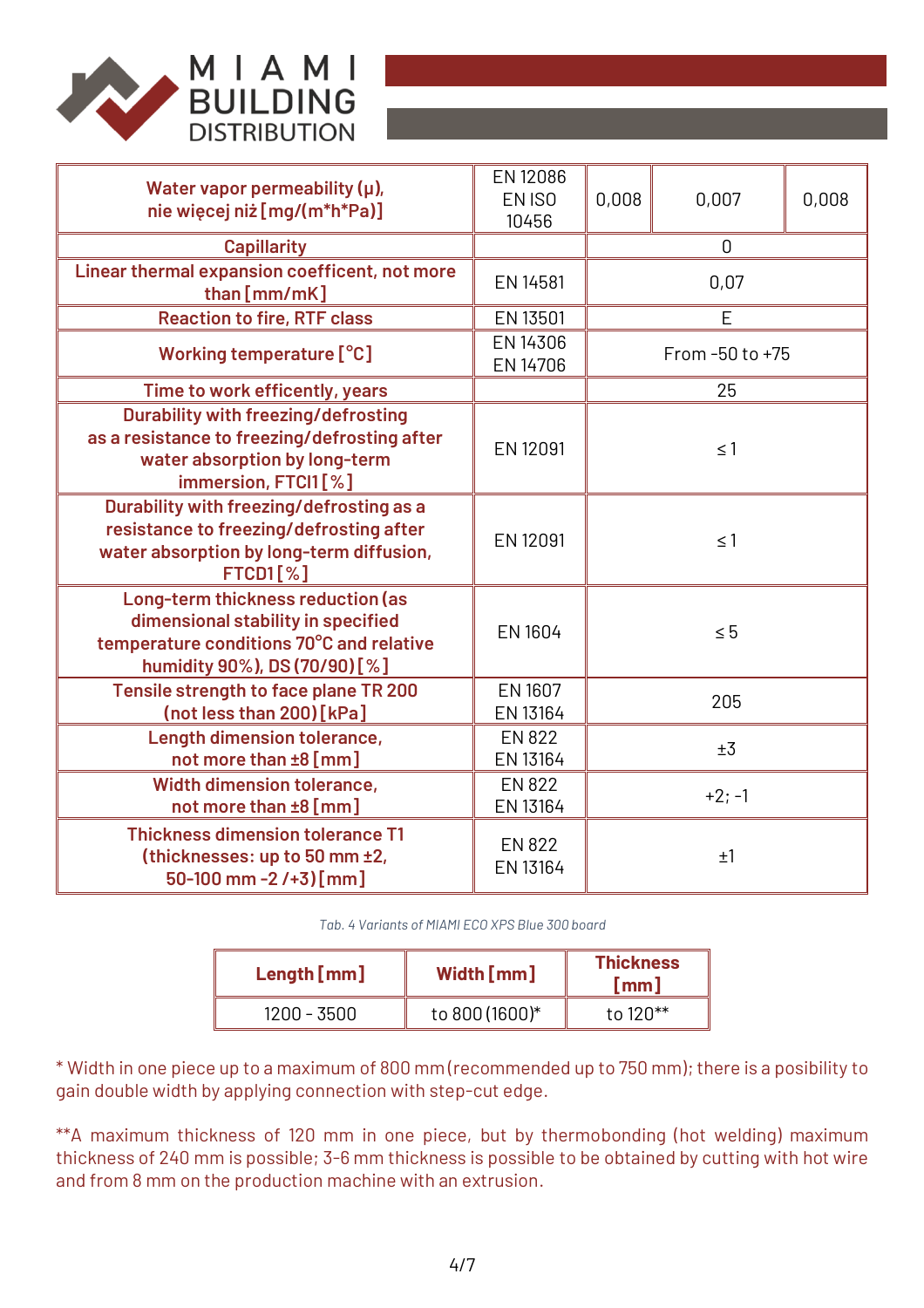

*Tab. 5 Recommended thickness of MIAMI ECO XPS Blue 300 board to avoid uniknąć condensation in the environment*

|                              | Recommended plate thickness [mm] for ambient temperature |    |  |
|------------------------------|----------------------------------------------------------|----|--|
| <b>Relative humidity [%]</b> | Temperature [°C]                                         |    |  |
|                              |                                                          |    |  |
| 60                           |                                                          | 30 |  |
|                              |                                                          |    |  |
| RΠ                           | 50                                                       | 60 |  |
|                              |                                                          |    |  |

*Tab. 6 Comparative characteristics of different insulation materials with MIAMI ECO XPS Blue 300 extruded polystyrene*

| <b>Foam material</b>                   | <b>Polyurethane foam</b>                             | <b>Mineral wool board</b>                                                  | <b>MIAMI ECO XPS Blue</b><br>300 board  |
|----------------------------------------|------------------------------------------------------|----------------------------------------------------------------------------|-----------------------------------------|
| Open cell structure                    | Available open and closed<br>cell structure          | Fibers placed randomly<br>in horizontal and<br>vertical directions         | Closed (tight)<br>cell structure        |
| Weak moisture<br>conductivity          | Low moisture conductivity                            | Low moisture<br>conductivity                                               | Moisture resistance                     |
| Light material                         | Light material                                       | Medium light material                                                      | Light material                          |
| Medium hardness                        | Low hardness                                         | Low hardness                                                               | <b>High hardness</b>                    |
| Medium compression<br>resistance       | Low compression<br>resistance                        | Medium compression<br>resistance                                           | <b>High compression</b><br>resistance   |
| Non-toxic                              | Non-toxic, emits CO and<br>$CO2$ at 500 $^{\circ}$ C | Non-toxic                                                                  | Non-toxic                               |
| Unsuitable for use under<br>heavy load | Unsuitable for use under<br>heavy load               | Some mineral wool<br>boards can be suitable<br>for use under heavy<br>load | Suitable for use under<br>heavy load    |
| Breaks down                            | Enough durable                                       | Enough durable                                                             | <b>Durable</b>                          |
| Vulnerable to UV<br>radiation          | Almost not sensitive to UV<br>radiation              | Enough not sensitive to<br>UV radiation                                    | Almost not sensitive<br>to UV radiation |

*Tab. 7 Chemical resistance of MIAMI ECO XPS Blue 300 – Building materials andi factor operating on XPS boards*

| <b>Bitumen</b>                                                  |           |
|-----------------------------------------------------------------|-----------|
| <b>Water-based cold asphalt</b>                                 | $\ddot{}$ |
| Glue heated bitumen (good bitumen adhesion)                     |           |
| Solvent-based glue heated bitumen, solvent for example gasoline |           |
| <b>Asphalt</b>                                                  |           |
| Lime                                                            | $\pm$     |
| <b>Cement</b>                                                   | ┿         |
| <b>Anhydrite</b>                                                | $\pm$     |
| <b>Gypsum</b>                                                   | $\pm$     |
| <b>Anhydrous plaster</b>                                        |           |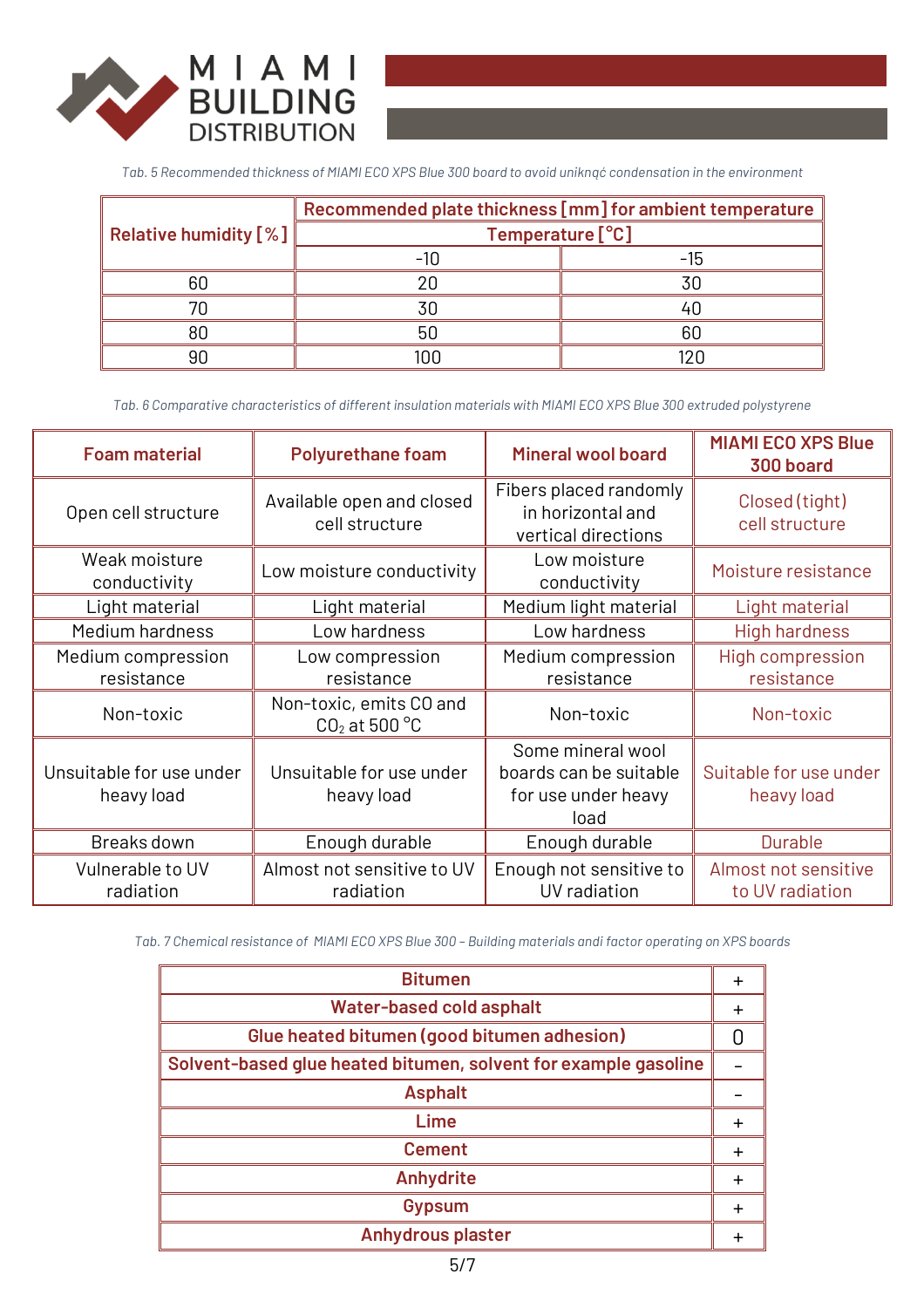

| Sand (aggregate) |  |
|------------------|--|
| UV radiation     |  |
| Open flame       |  |

*Tab. 8 Chemical resistance of MIAMI ECO XPS Blue 300 – chemicals*

| <b>Water</b>                                                     | $+$     | <b>Amine</b>                                 |             |
|------------------------------------------------------------------|---------|----------------------------------------------|-------------|
| <b>Saltwater</b>                                                 | $+$     | <b>Aromatic hydrocarbons</b>                 |             |
| <b>Alkali</b>                                                    | $+$     | <b>Halogen hydrocarbons</b>                  |             |
| Acid (weak and diluted)                                          | $+$     | <b>Aliphatic hydrocarbons</b>                |             |
| <b>Acid (concentrated)</b>                                       | $+$     | Methane, ethane, propane, butane,<br>heptane |             |
| Hydrochloric acid (up to 35%)                                    | $+$     | <b>Gasoline</b>                              |             |
| Hydrochloric acid (up to 95%)                                    | $\ddag$ | Diesel, fuel oil                             | 0           |
| <b>Hydrofluoric acid</b>                                         | $+$     | <b>Paraffin oil</b>                          | 0           |
| <b>Phosphoric acid</b>                                           | $+$     | <b>Petroleum jelly</b>                       | 0           |
| <b>Formic acid</b>                                               |         | <b>Miscellanea</b>                           | $\mathbf 0$ |
| <b>Acetic anhydride</b>                                          |         | <b>Phenol</b>                                | 0           |
| Inorganic liquified gases (O <sub>2</sub> , N <sub>2</sub> etc.) | $+$     | 1% phenol                                    | $+$         |
| Organic liquified gases (methane, ethane,<br>propylene etc.)     |         | <b>Motor oil</b>                             |             |
| <b>Ether</b>                                                     |         | <b>Camphor oil vapors</b>                    |             |
| <b>Oils and fats</b>                                             | 0       | <b>Naphtalene vapors</b>                     |             |
| <b>Alcohol</b>                                                   | $+$     | <b>Tetrahydrofuranie</b>                     |             |
| <b>Esther</b>                                                    |         | <b>Ketones</b>                               |             |

+ resistance

0 conditionally resistance

- nonresistance

# **Packaging informations of MIAMI ECO XPS Blue 300**

Due to the different widths, lengths and thicknesses (as ordered), the boards MIAMI ECO XPS Blue 300 made of extrudd polystyrene are packed in large pallets approximately 2,7 to 2,9 meters high. To protect against mechanical damage, during transport, pallets are secured with cardboard or/and polystirene foam or polyethylene or other protective material. Due to the different board's widths, it is possible to pack two columns and two small pallets in a single large, cost-effective packaging and safety solution. The pallet base is made of lightweight extruded polystirene (xps) pads for easy unloading of the forklift truck. Pallets are wrapped with a safety stretch film.